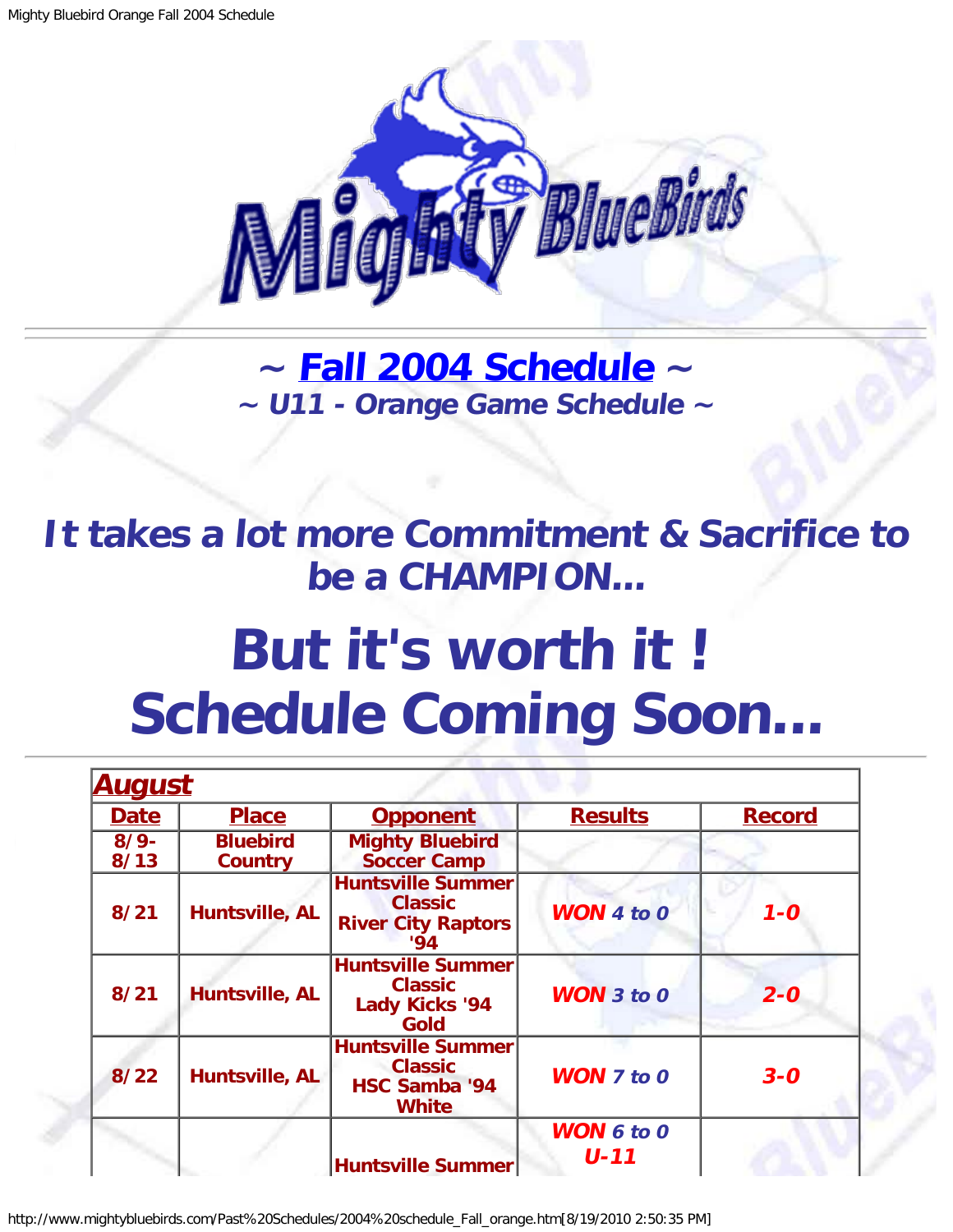| $8/22$ | Huntsville, AL                    | <b>Classic</b><br>Vestavia Attack '94 Summer Classic'<br><b>Black</b> | <b>Huntsville</b><br><b>Tournament</b><br><b>Champions</b> | $4 - 0$     |
|--------|-----------------------------------|-----------------------------------------------------------------------|------------------------------------------------------------|-------------|
| 8/26   | <b>Bluebird</b><br><b>Country</b> | <b>Bryant Blue</b><br><b>Thunder</b>                                  | Tie 2 to 2                                                 | $4 - 0 - 1$ |
| 8/29   | <b>Bluebird</b><br><b>Country</b> | <b>Greenbrier</b><br><b>Heartbreaker</b>                              | <b>WON</b> 4 to 1                                          | $5 - 0 - 1$ |

<span id="page-1-0"></span>

| <b>September</b> |                                   |                                                            |                   |               |
|------------------|-----------------------------------|------------------------------------------------------------|-------------------|---------------|
| <b>Date</b>      | <b>Place</b>                      | <b>Opponent</b>                                            | <b>Results</b>    | <b>Record</b> |
| 9/11             | Conway, 5A                        | <b>Conway U12</b>                                          | Lost 0 to 4       | $5 - 1 - 1$   |
| 9/12             | <b>Conway</b>                     | <b>Conway Warriors</b><br><b>Boys</b>                      | Lost 2 to 3       | $5 - 2 - 1$   |
| 9/13             | <b>Bluebird</b><br><b>Country</b> | <b>ASC Wings</b>                                           | <b>WON</b> 3 to 1 | $6 - 2 - 1$   |
| 9/15             | <b>Bluebird</b><br><b>Country</b> | <b>LRFC Blue</b>                                           | Tie 1 to 1        | $6 - 2 - 2$   |
| 9/18             | <b>Memphis, TN</b>                | <b>SuperClubs</b><br><b>Memphis FC</b>                     | Lost 0 to 5       | $6 - 3 - 2$   |
| 9/18             | <b>Memphis, TN</b>                | <b>SuperClubs</b><br><b>Lightning Premier</b><br>94        | Lost 2 to 3       | $6 - 4 - 2$   |
| 9/19             | <b>Memphis, TN</b>                | <b>SuperClubs</b><br><b>Southwest Indiana</b><br><b>SA</b> | Lost 0 to 6       | $6 - 5 - 2$   |
| 9/25             | <b>Little Rock, AR</b>            | <b>Capital City Cup</b><br>Pride '94                       | $WON$ 2 to 0      | $7 - 5 - 2$   |
| 9/25             | <b>Little Rock, AR</b>            | <b>Capital City Cup</b><br><b>NOKC Navy</b>                | WON 4 to 1        | $8 - 5 - 2$   |
| 9/26             | <b>Little Rock, AR</b>            | <b>Capital City Cup</b><br><b>Blitz United</b>             | <b>WON</b> 2 to 0 | $9 - 5 - 2$   |
| 9/26             | <b>Little Rock, AR</b>            | <b>Capital City Cup</b><br><b>Black Bluebirds</b>          | Lost 0 to 8       | $9 - 6 - 2$   |

| <b>October</b> |                                   |                                                    |                       |               |
|----------------|-----------------------------------|----------------------------------------------------|-----------------------|---------------|
| <b>Date</b>    | <b>Place</b>                      | <b>Opponent</b>                                    | <b>Results</b>        | <b>Record</b> |
| 10/2           | <b>Greenbrier</b>                 | <b>Greenbrier</b><br><b>Heartbreaker</b>           | <b>WON</b> 4 to $0$   | $10 - 6 - 2$  |
| 10/3           | <b>Bluebird</b><br><b>Country</b> | <b>Bryant Blue</b><br><b>Thunder</b>               | Tie 1 to 1            | $10 - 6 - 3$  |
| 10/16          | <b>Memphis, TN</b>                | <b>Wolf River Classic</b><br><b>Metro Penguins</b> | Tie 0 to 0            | $10 - 6 - 4$  |
| 10/16          | <b>Memphis, TN</b>                | <b>Wolf River Classic</b><br>Fury '94 White        | Lost 0 to 2           | $10 - 7 - 4$  |
| 10/17          | <b>Memphis, TN</b>                | <b>Wolf River Classic</b><br><b>MFC</b>            | Tie 2 to 2            | $10 - 7 - 5$  |
| 10/24          | <b>Bluebird</b><br><b>Country</b> | <b>Searcy Live Wires</b>                           | <b>WON</b> $5$ to $0$ | $11 - 7 - 5$  |
| 10/30          | Conway #7                         | <b>Conway Blue</b>                                 | Tie 3 to 3            | $11 - 7 - 6$  |
|                |                                   |                                                    |                       |               |

http://www.mightybluebirds.com/Past%20Schedules/2004%20schedule\_Fall\_orange.htm[8/19/2010 2:50:35 PM]